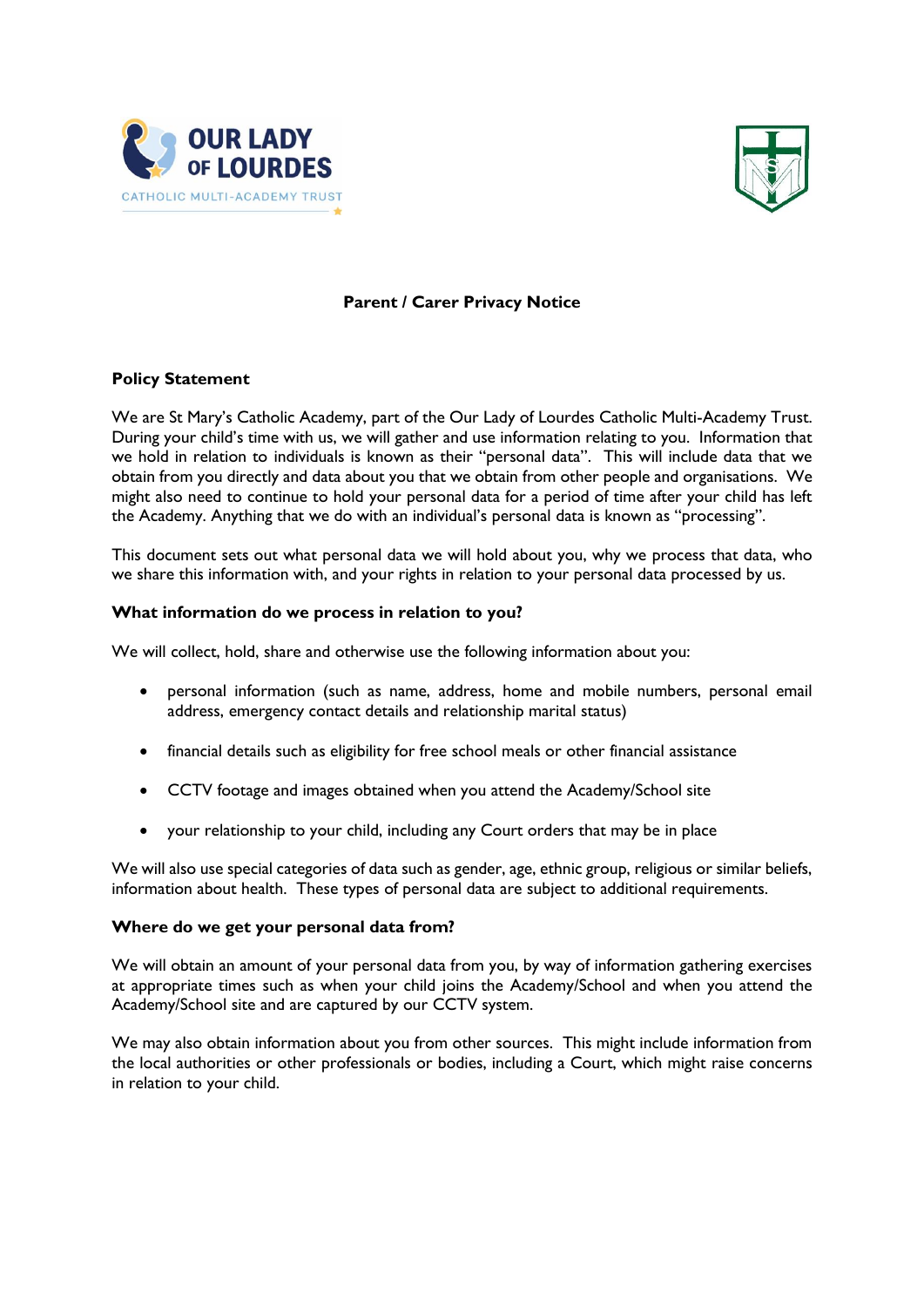## **Why do we use your personal data?**

We will process your personal data for the following reasons:

- 1. Where we are required by law, including:
	- To provide reports and other information required by law in relation to the performance and progress of your child
	- To raise or address any concerns about safeguarding
	- To the Government agencies (including the police)
	- To obtain relevant funding for the school
	- To provide or obtain additional services including advice and/or support for your family
- 2. Where the law otherwise allows us to process the personal data as part of our functions as an Academy/School/Trust, or we are carrying out a task in the public interest, including:
	- To confirm your identity
	- To communicate matters relating to the Academy/School/Trust to you
	- To safeguard you, our pupils and other individuals
	- To enable payments to be made by you to the Academy/School/Trust
	- To ensure the safety of individuals on the Academy/School/Trust site
	- To aid in the prevention and detection of crime on the Academy/School/Trust site
- 3. Where we otherwise have your consent

Whilst the majority of processing of personal data we hold about you will not require your consent, we will inform you if your consent is required and seek that consent before any processing takes place.

## **Why do we use special category personal data?**

We may process special category personal data in relation to you for the following reasons:

- 1. Where the processing is necessary for reasons of substantial public interest, including for purposes of equality of opportunity and treatment, where this is in accordance with our Data Protection Policy.
- 2. Where the processing is necessary in order to ensure your health and safety on the Academy/School/Trust site, including making reasonable adjustments for any disabilities you may have.
- 3. Where we otherwise have your explicit written consent.

There may also be circumstances where we need to use your information in relation to legal claims, or to protect your vital interests of those of your child, and where it is not possible to seek your consent.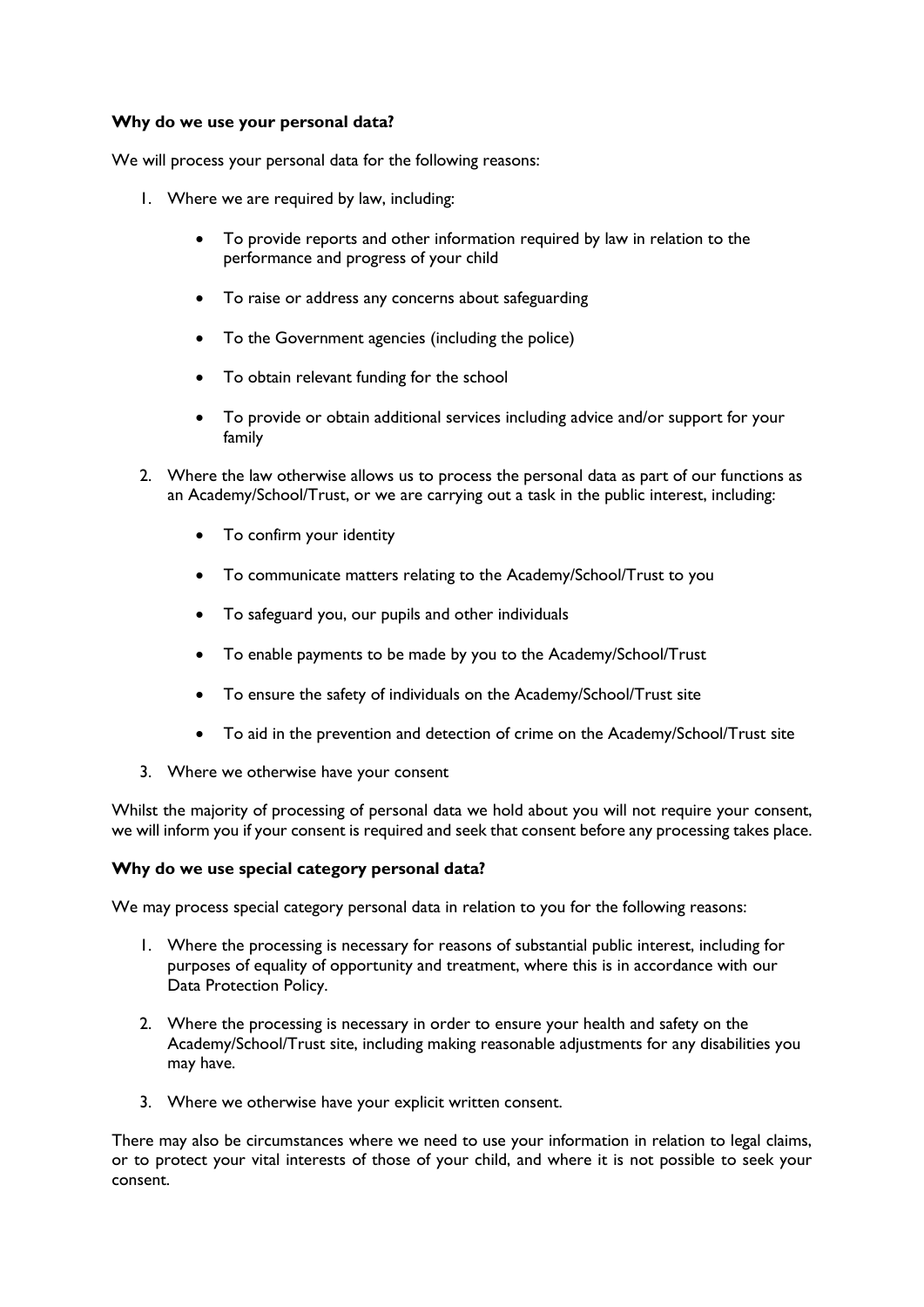## **Failure to provide this information**

If you fail to provide information to us we may be prevented from complying with our legal obligations.

## **How long will we hold your personal data for?**

We will hold your personal data only for as long as necessary. How long we need to hold on to any information will depend on the type of information. For further detail please see our Retention and Destruction Policy.

## **Who will we share your personal data with?**

We routinely share information about you with:

- Local authorities, to assist them in the exercise of their responsibilities in relation to education and training, youth support and safeguarding purposes
- The Department for Education and/or the Education and Skills Funding Agency, in compliance with legal obligations of the school to provide information about students and parents as part of statutory data collections
- Contractors, such as payment processing providers, to enable payments to be made by you to the Academy/School/Trust

The Department for Education may share information that we are required to provide to them with other organisations. For further information about the Department's data sharing process, please visit: [https://www.gov.uk/guidance/data-protection-how-we-collect-and-share-research-data.](https://www.gov.uk/guidance/data-protection-how-we-collect-and-share-research-data)

Contact details for the Department can be found at [https://www.gov.uk/contact-dfe.](https://www.gov.uk/contact-dfe)

Local authorities may share information that we are required to provide to them with other organisations. For further information about Nottingham City Council or Nottinghamshire County Council's local authority's data sharing process, please visit:

[https://www.nottinghamcity.gov.uk](https://www.nottinghamcity.gov.uk/)

[https://www.nottinghamshire.gov.uk](https://www.nottinghamshire.gov.uk/)

<https://www.derbyshire.gov.uk/home.aspx>

## **Your rights in relation to your personal data held by us**

You have the right to request access to personal data that we hold about you, subject to a number of exceptions. To make a request for access to your personal data, you should contact:

DPO Karen Rich [dpo@ololcatholicmat.co.uk](mailto:dpo@ololcatholicmat.co.uk)

Please also refer to our Data Protection Policy for further details on making requests for access to your personal data.

You also have the right, in certain circumstances, to:

• Object to the processing of your personal data